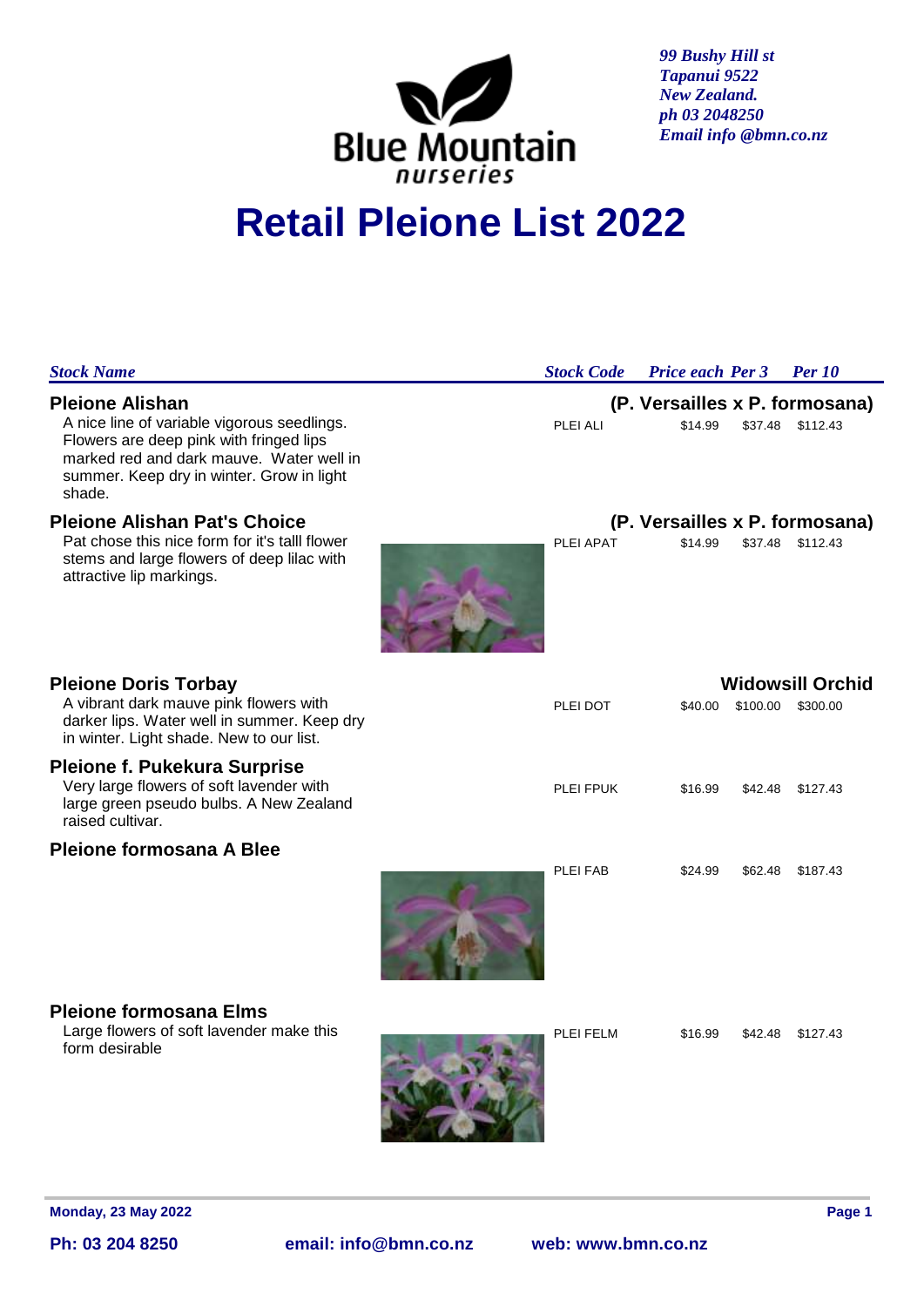| pio with yollow lipo hodylly opottod rod.<br>Water well in summer. Keep dry in winter.                                                                                                                                                          |           |         |                           |                                                  |
|-------------------------------------------------------------------------------------------------------------------------------------------------------------------------------------------------------------------------------------------------|-----------|---------|---------------------------|--------------------------------------------------|
| <b>Pleione Rakata Shot Silk</b><br>Unique colours of deep salmon orange and<br>magenta. The lip is slightly paler with orange<br>and red spots. One of the best clones with<br>large flowers on tall stems. Keep dry in<br>winter. Light shade. | PLEI RSHO | \$19.99 | \$49.98                   | (P. speciosa x P. Shantung)<br>\$149.93          |
| <b>Pleione Shantung Ducat</b><br>The deepest yellow of our Pleiones. Always<br>popular. Flowers with a prominent red<br>marking on the lip. Best yellow colour in the<br>cool and shade.                                                        | PLEI SDUC |         | \$40.00 \$100.00 \$300.00 | (P. formosana x P. confusa)                      |
| <b>Pleione Soufriere</b><br>Flowers pale rose purple, the lips are pale<br>and heavily marked red. Keep moist in<br>summer and dry in winter.                                                                                                   | PLEI SOU  | \$19.99 |                           | (P. Versailles x P. confusa)<br>\$49.98 \$149.93 |
| <b>Pleione Soufriere Dominator</b>                                                                                                                                                                                                              |           |         |                           |                                                  |
| <b>Pleione speciosa Volcanello</b>                                                                                                                                                                                                              | PLEI SOD  | \$40.00 | \$100.00                  | \$300.00                                         |
|                                                                                                                                                                                                                                                 | PLEI SVO  | \$19.99 | \$49.98                   | \$149.93                                         |
| <b>Monday, 23 May 2022</b>                                                                                                                                                                                                                      |           |         |                           | Page 2                                           |

This has a very large flower of deep mellowpurple with yellow lips heavily spotted red.

Large flowers of soft lilac pink. Water well in summer. Keep dry in winter. Light shade.

**Pleione formosana. Lilac Splendour**

Early, dainty, short stemmed flowers of petunia purple. The lips are frilled with dark red markings.The new foliage is deep bronze which makes this form unique.

**Ph: 03 204 8250 email: info@bmn.co.nz web: www.bmn.co.nz**

*Stock Name Stock Code Price each Per 3 Per 10*

### PLEI FGRA \$16.99 \$42.48 \$127.43

### **Pleione Hekla (P. speciosa x P. humilis)**

PLEI HEL \$16.99 \$42.48 \$127.43

**Pleione Irazu Mallard P. Etna x P. Shantung)**

PLEI IMAL \$16.99 \$42.48 \$127.43